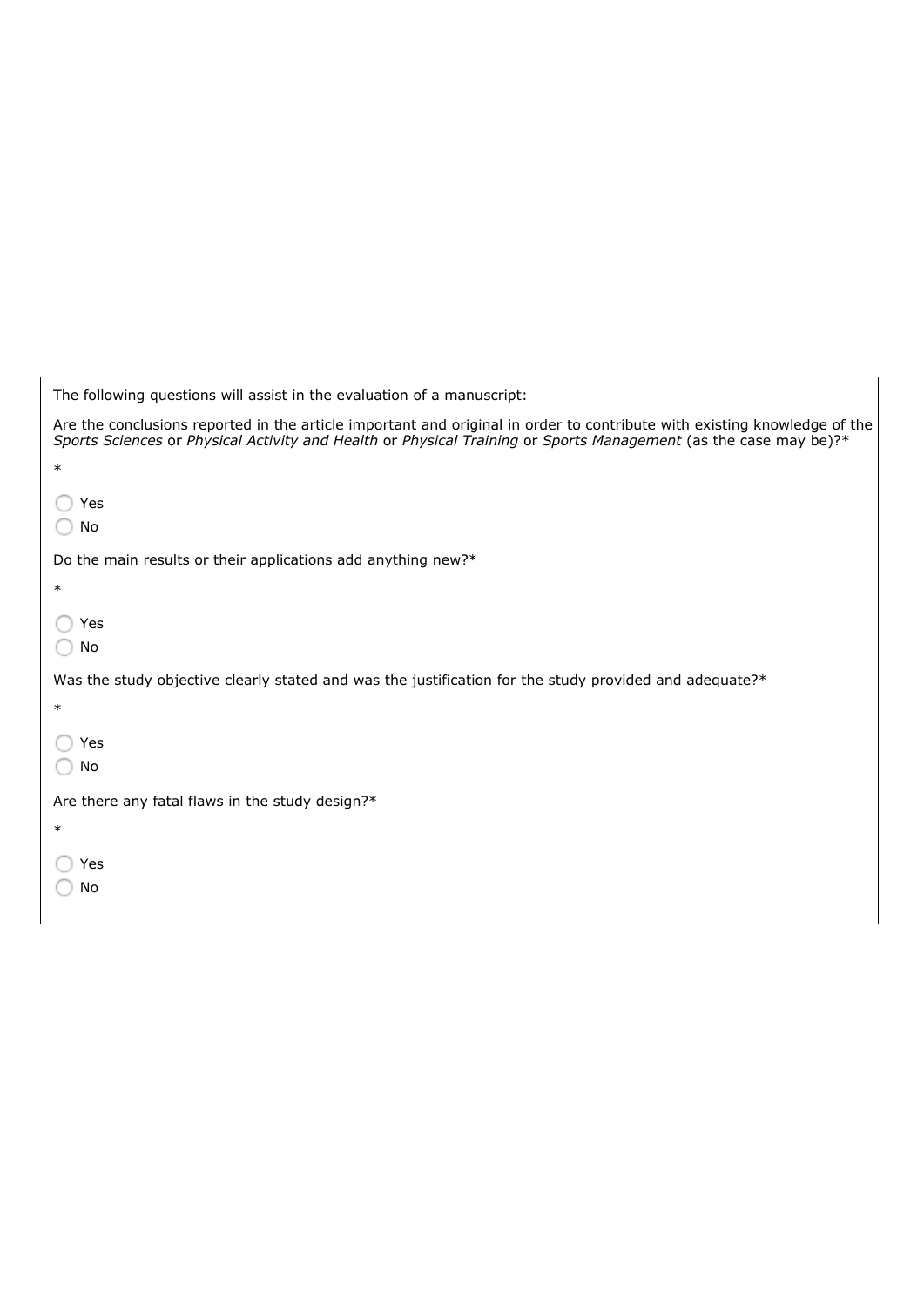|         | Preview Form                                                                                                                                                                                                                                                                                                                                                                                                                                                                  |  |
|---------|-------------------------------------------------------------------------------------------------------------------------------------------------------------------------------------------------------------------------------------------------------------------------------------------------------------------------------------------------------------------------------------------------------------------------------------------------------------------------------|--|
| $\star$ | Are the methods and analyzes adequate and sufficiently clear to be repeated by other researchers?*                                                                                                                                                                                                                                                                                                                                                                            |  |
|         | Yes                                                                                                                                                                                                                                                                                                                                                                                                                                                                           |  |
|         | ) No<br>Are the conclusions justified and logically consistent with the results presented?*                                                                                                                                                                                                                                                                                                                                                                                   |  |
|         |                                                                                                                                                                                                                                                                                                                                                                                                                                                                               |  |
|         | ) Yes<br>) No                                                                                                                                                                                                                                                                                                                                                                                                                                                                 |  |
|         | Are the practical applications of the study clear and concise?*                                                                                                                                                                                                                                                                                                                                                                                                               |  |
| $\star$ | O Yes                                                                                                                                                                                                                                                                                                                                                                                                                                                                         |  |
|         | $\bigcirc$ No                                                                                                                                                                                                                                                                                                                                                                                                                                                                 |  |
| $\star$ | Were comparisons of study results with existing literature made?*                                                                                                                                                                                                                                                                                                                                                                                                             |  |
|         | Yes<br>$\bigcirc$ No                                                                                                                                                                                                                                                                                                                                                                                                                                                          |  |
|         | Did the manuscript follow the publication standards of the Journal?*                                                                                                                                                                                                                                                                                                                                                                                                          |  |
|         |                                                                                                                                                                                                                                                                                                                                                                                                                                                                               |  |
|         | ) Yes<br>) No                                                                                                                                                                                                                                                                                                                                                                                                                                                                 |  |
| $\star$ | Without rewriting the manuscript or imposing your own style, please identify the text that is wordy or ambiguous.<br>Also identify text that should be supplemented or summarized by specific references to sentences or paragraphs, as<br>appropriate. Is the manuscript consistent with the format, and clearly written? How much grammar and idiomatic<br>expressions of the Portuguese / English language are in acceptable standard? Is the text clear and unambiguous?* |  |
|         | ◯ Yes                                                                                                                                                                                                                                                                                                                                                                                                                                                                         |  |
|         | ◯ No<br>Are the figures and tables relevant?*                                                                                                                                                                                                                                                                                                                                                                                                                                 |  |
| ж       |                                                                                                                                                                                                                                                                                                                                                                                                                                                                               |  |
|         | Yes<br>$\bigcirc$ No                                                                                                                                                                                                                                                                                                                                                                                                                                                          |  |
| ж       | Is there unnecessary duplication of results in figures, tables and text?*                                                                                                                                                                                                                                                                                                                                                                                                     |  |
|         | O Yes<br>( ) No                                                                                                                                                                                                                                                                                                                                                                                                                                                               |  |
| $\ast$  | Are there results that could be better presented in graphic format?*                                                                                                                                                                                                                                                                                                                                                                                                          |  |
|         | Yes<br>No                                                                                                                                                                                                                                                                                                                                                                                                                                                                     |  |
|         | Have all abbreviations been defined and the descriptive captions complementary to the title so that each table / figure<br>is self-explanatory?*                                                                                                                                                                                                                                                                                                                              |  |
|         | Yes                                                                                                                                                                                                                                                                                                                                                                                                                                                                           |  |
|         | $\bigcirc$ No<br>Figures and Tables were properly prepared in accordance with the Instructions to the Authors?*                                                                                                                                                                                                                                                                                                                                                               |  |
| $\ast$  |                                                                                                                                                                                                                                                                                                                                                                                                                                                                               |  |
|         | ) Yes<br>No                                                                                                                                                                                                                                                                                                                                                                                                                                                                   |  |
| $\ast$  | Does the title and abstract accurately reflect the content and conclusions of the study?*                                                                                                                                                                                                                                                                                                                                                                                     |  |
|         | $\bigcirc$ Yes                                                                                                                                                                                                                                                                                                                                                                                                                                                                |  |
|         | No<br>Are the citations in the text and the references in the list conform to the guidelines of the Vancouver Imperial College                                                                                                                                                                                                                                                                                                                                                |  |
|         | of London style (in parentheses in the citation, with the title of the journal in italics and with a DOI link (if available)?                                                                                                                                                                                                                                                                                                                                                 |  |
|         | ◯ Yes<br>$\bigcirc$ No                                                                                                                                                                                                                                                                                                                                                                                                                                                        |  |
|         | Have the authors clearly identified the study design and statistical methods?*                                                                                                                                                                                                                                                                                                                                                                                                |  |
|         | ◯ Yes<br>) No                                                                                                                                                                                                                                                                                                                                                                                                                                                                 |  |
|         | Was there some concern sampling bias or bias measurement?*                                                                                                                                                                                                                                                                                                                                                                                                                    |  |
|         | Yes<br>) No                                                                                                                                                                                                                                                                                                                                                                                                                                                                   |  |
|         | Were the statistical tests appropriate for the data format - data normally distributed, continuous, nominal or ordinal<br>structure, etc. for the purpose of the study?*                                                                                                                                                                                                                                                                                                      |  |
|         |                                                                                                                                                                                                                                                                                                                                                                                                                                                                               |  |

http://200.216.216.61.234/index.php/reviewReviewReviewReviewReviewAeronamanager/previewReviewReviewReviewReview